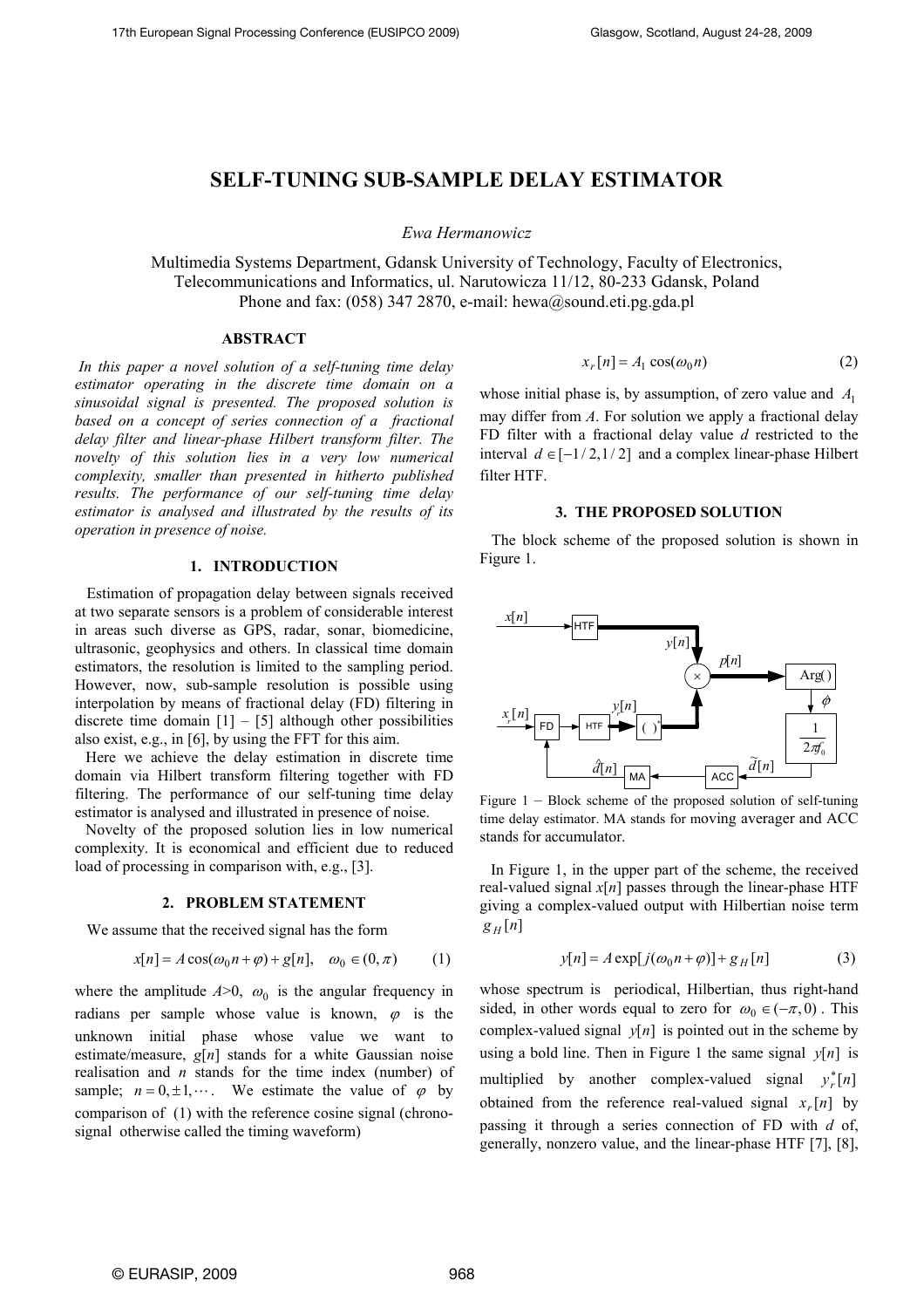and taking the complex conjugate value (denoted by  $(\ )^*$ ) of the result. Therefore, at the multiplier output we have

$$
p[n] = y[n]y_r^*[n]
$$
  
= { $A \exp[j(\omega_0 n + \varphi)] + g_H[n]\}A_1 \exp(-j\omega_0 n)$   
=  $AA_1 \exp(j\varphi) + g_0[n]$  (4)

number  $AA_1 \exp(j\varphi)$  depending on unknown  $\varphi = \varphi[n]$ with noise term denoted by  $g_0[n]$ , assuming that both filters are ideal. Thus for given *n* we obtain a complex plus a noise component. If  $\omega_0 = \pi/2$  as common in telecommunications, then the value of  $\varphi$  has to be restricted to the interval  $\varphi \in [-\pi/4, \pi/4]$  in order to have

$$
d = \frac{\varphi}{\omega_0} \in [-1/2, 1/2] \tag{5}
$$

as desired.



Figure 2 – Detailed block scheme of the proposed self-tuning subsample time delay estimator from Figure 1.

at the output of the multiplier by using the block  $Arg()$  –  $\widetilde{d}[n]$  of the delay between the signals:  $x[n]$  (1) and  $x_r[n]$ Next, in Figure 1, the estimated value  $\hat{\varphi} = \hat{\varphi}[n]$  is computed the four quadrant arctangent referred to as angle.m in MATLAB. Further on,  $\hat{\varphi}[n]$  is divided by the angular frequency  $\omega_0 = 2\pi f_0$ ,  $|f_0| \in (0, 1/2)$  to give an estimate (2). This estimate is accumulated in the ACC block as indicated in Figure 1 and the result is averaged over two neighbouring samples in a MA – moving average block to give the value  $\hat{d}[n]$  responsible for tuning the fractional delay in FD block operating in the self-tuning sub-sample time delay synthesis by analysis loop in Figure 1.

The general rule is that the lower the loop delay, the faster is the reaction of the loop to phase jumps in the received

signal  $x[n]$ . That is why the MA block in Figure 1 is the simple first order finite impulse response (FIR) filter in Figure 2, with the following transfer function:

$$
H_{\text{MA}}(z) = (1 + z^{-1})/2 \tag{6}
$$

This averaging is preceded by an accumulator

$$
H_{\text{ACC}}(z) = \frac{1}{1 - z^{-1}}\tag{7}
$$

The transfer function of the ACC and MA cascade is

$$
H_{\text{ACC}}(z)H_{\text{MA}}(z) = \frac{1+z^{-1}}{2(1-z^{-1})}
$$
 (8)

and the corresponding frequency response of ACC-MA is

$$
H_{\text{ACC}}(e^{j\omega})H_{\text{MA}}(e^{j\omega}) = \frac{1+e^{-j\omega}}{2(1-e^{-j\omega})} = -j\frac{1}{2}\cot\frac{\omega}{2} \quad (9)
$$

whose values are:  $\frac{m}{2}$  *j* / 2 for  $\omega = \pm \frac{\pi}{2}$ , 0 for  $\omega = \pm \pi$  and  $\mp j\infty$  for  $\omega = 0$ .

Below we present the algorithm of the proposed selfadjusting sub-sample time delay estimator from Figure 2 based on the possibly shortest maximally flat FD and HTF and the recursive accumulator followed by a simple FIR averager in the last line of the loop.

$$
y[n] = (x[n] - x[n-2])/2 + jx[n-1]
$$
 HTF upper  
\n
$$
u[n] = x_r[n] - \hat{d}[n](x_r[n] + x_r[n-2])
$$
 FD  
\n
$$
y_r[n] = \frac{1}{2} \{u[n] - u[n-2]\} + ju[n-1]
$$
 HTF lower  
\n
$$
p[n] = y[n]y_r[n]
$$
  
\n
$$
\hat{\varphi}[n] = \text{Arg}(p[n])
$$
  
\n
$$
\tilde{d}[n] = \hat{\varphi}[n] / \omega_0
$$
  
\n
$$
v[n] = \tilde{d}[n] + v[n-1]
$$
 ACC  
\n
$$
\hat{d}[n] = (v[n] + v[n-1])/2
$$
 MA

For small  $Arg(p[n])$  values – in the frame shown above and also in Figures 1 and  $2$  – one can efficiently use an approximation

Arg
$$
(p[n]) \cong
$$
imag $(p[n])/|p[n]$ .

The phase delay of the  $H_{\text{ACC}}(z)H_{\text{MA}}(z)$  cascade (8) is  $\pi/(2\omega)$  which is not astonishing. However, the group delay introduced is desirably of zero value. Thus we deal with a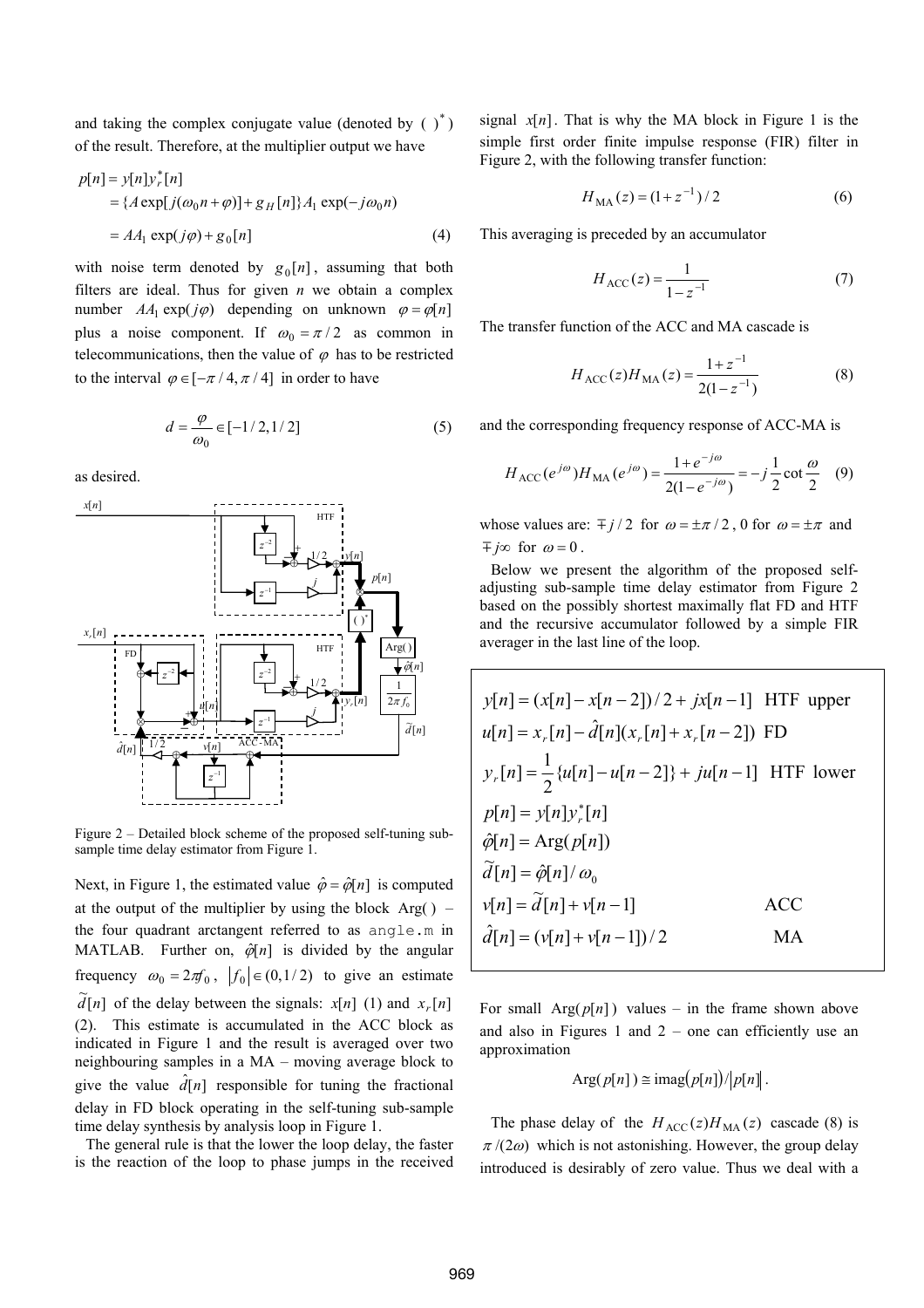zero-group-delaying accumulator followed by the MA just tailored to our application in a feedback loop.



Figure 3 – The performance of a cascade of FD filter and HTF, maximally flat at  $\omega_0 = \pi / 2$ , thus  $f_0 = 0.25$ . For better visibility the fractional part of the group delay response is presented only in the region of interest, i.e. for nonnegative frequency *f*.

Finally, the transfer function  $H_0$  between  $x[n]$  and  $y[n]$ of the HTF of length *N*=2 implemented in the upper part of Figure 2 is

$$
H_0(z) = \frac{1}{2} (1 - z^{-2}) + jz^{-1}
$$
 (10)

and the transfer function  $H_d$  in the lower part of the scheme between  $x_r[n]$  and  $y_r[n]$ , in steady state, when we can assume that  $d \geq \hat{d}[n]$ 

$$
H_d(z) = \left[1 - d(1 + z^{-2})\right] \left[\frac{1}{2}(1 - z^{-2}) + jz^{-1}\right] \tag{11}
$$

The amplitude response corresponding to (11) achieves the desired values: 2 for  $\omega = \omega_0 = \pi/2$  and 0 for  $\omega = \omega_0 = -\pi/2$ . Of course, (11) resolves to (10) for  $d=0$ .

# **4. PERFORMANCE**

The performance of the proposed self-tuning sub-sample time delay estimator is illustrated in Figures 3, 4, 5, 6 and 7.

The magnitude of the Complex Approximation Error (CAE) curves between the ideal (desired) frequency response of FD in series with HTF and that corresponding to (11) are presented in Figure 4. The best performance is observed in the vicinity of the frequency of the sine signal (1) in the upper part of Figure 1.



Figure 4 – The CAE for the cascade of FD filter and HTF from Figures 2 and 3.

Figure 5 shows the characteristics of the fractional delay introduced to (2) in order to compensate for the delay in the signal (1) having  $\omega_0 = \pi/2$  and with  $g[n] = 0$ , thus without noise. We see that the convergence of the algorithm from Figure 2 applied here without averaging and accumulation is very fast. The speed of convergence does not depend on the value of *d*. Further drawings allow us to track the influence of averaging in MA – Figure 5b and accumulation in ACC – Figure 5c independently as well as applied together – Figure 5d for the input signal not corrupted by noise.

The same experiment as in Figure 5, where we had  $g[n] = 0$ , was repeated in Figure 6 with noise, thus with  $g[n] \neq 0$ . The additive white Gaussian noise – AWGN was used such that the signal power to noise power ratio – SNR – was 30 dB. The presence of noise is clearly seen in Figure 6a. Simple averaging reduces in Figure 6b the influence of noise to some extend, but the main work for this aim is done by the ACC, see Figure 6c. The final characteristics shown in Figure 6d for this SNR, where both: the averaging and ACC are engaged, are very close to those from Figure 5d.

In order to better clarify the matter we present in Figures 5e and 6e the "horseshoe" of clusters of phase values corresponding to the FD values used previously in experiments from Figures 3 and 4.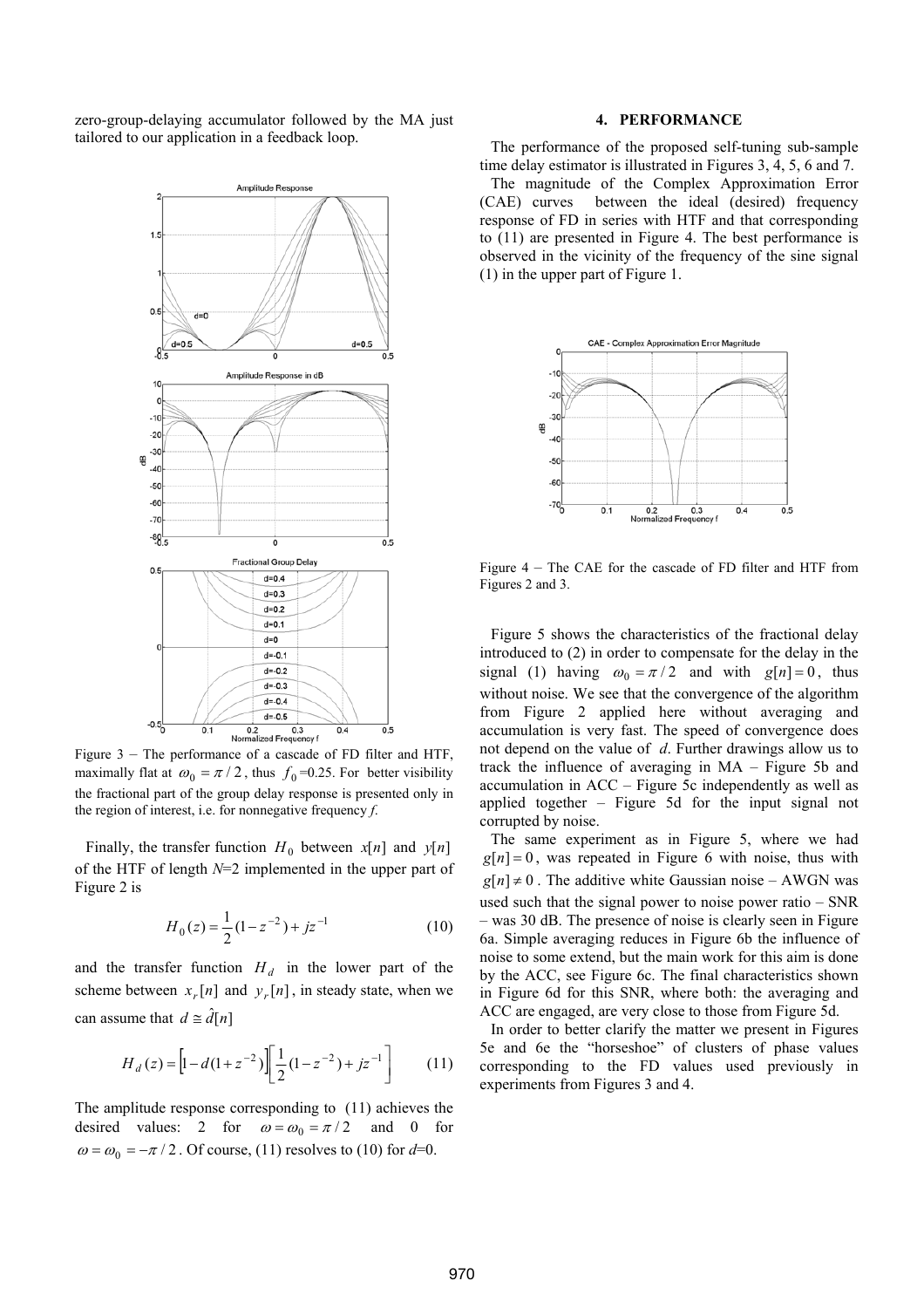

Figure 5 – The performance of self-tuning delay estimator from Figure 2 without noise and: a) without both ACC and MA, b) with MA, c) with ACC, d) complete scheme with ACC and simple MA e) the "horseshoe" of clusters of phase values for FD values as above in Figures 5 a, b, c and d.

The smaller the SNR, the dimensions of clusters increase, but they still remain distinguishable down to the SNR of approximately 15 dB, similarly as in [3], and even less. A confirmation is presented in Figure 7.



Figure 6 – The performance of self-tuning sub-sample time delay estimator from Figure 2 with additive white Gaussian noise of SNR= 30 dB; a, b, c, d, e as in Figure 5.

There, assuming the initial phase of  $x[n]$  in (1) corresponding to the fractional delay *d*=1/2 (the worst case for processing) the clusters of the signal values after the both HTF are shown for SNR equal to 30 dB as in Figure 6 and also for SNR=15 dB. These clusters illustrate not only the phase  $\hat{\varphi}[n]$  discrepancy around  $\varphi$  but also independence of this discrepancy on  $\varphi$ .